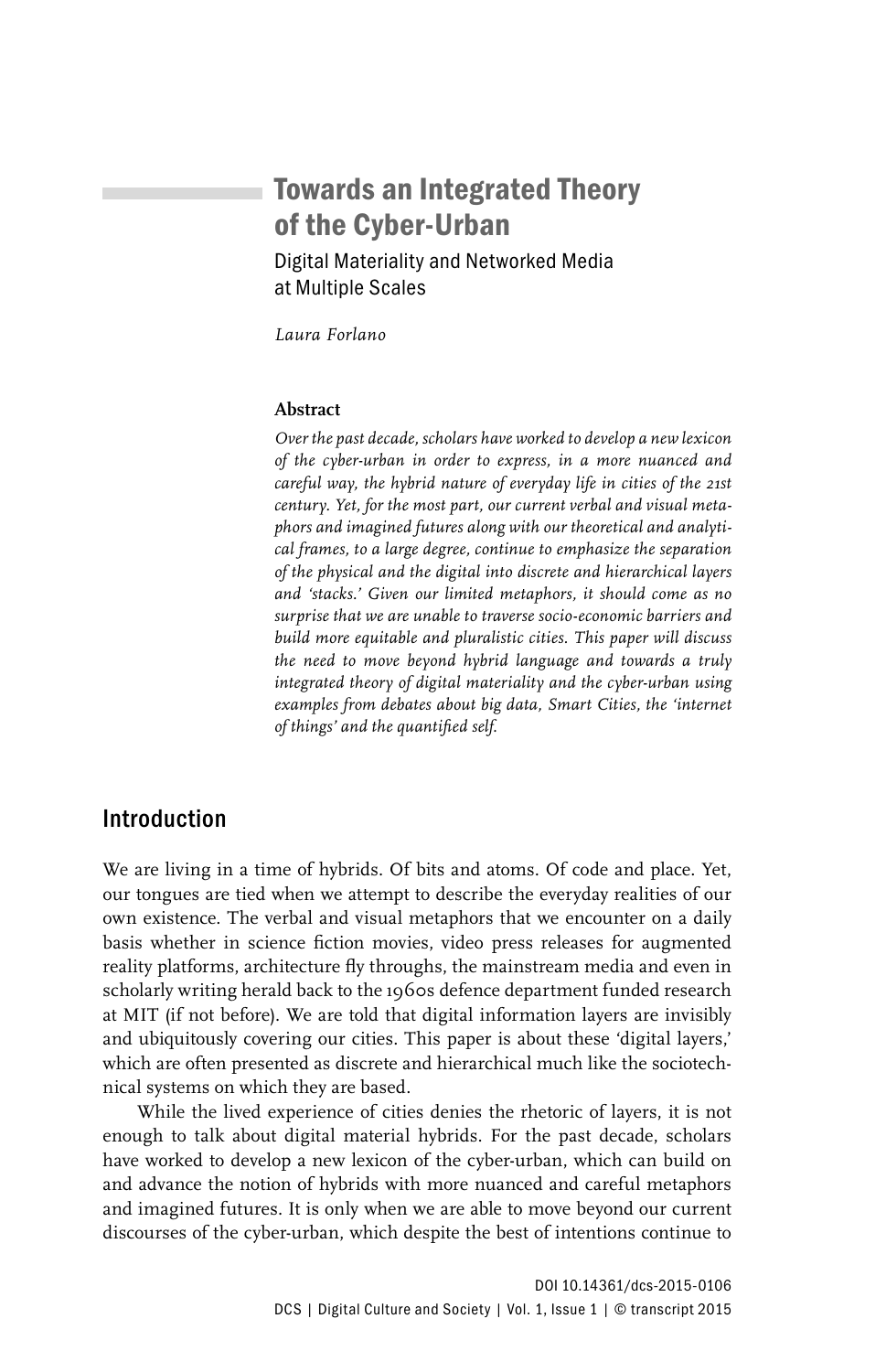emphasize separation and distinction, that we will be able to traverse socioeconomic barriers and build more equitable and pluralistic cities. This paper takes a multi-scalar approach to analysing the cyber-urban using a wide variety of empirical examples from science fiction and new media art to ethnographic accounts of networked bodies in everyday urban life.

#### Background

"It's All in How You Look at Things." Alec Bings in Norton Juster's *The Phantom Tollbooth*

This paper presents an integrated theory of the cyber-urban, which is premised on the need to move beyond our current language of hybrids. Specifically, this paper advocates for a multi-scalar approach rather than one premised on levels, layers and stacks as is common in mainstream and academic discourse on sociotechnical systems. The cyber-urban is one example of an analytical frame that takes into account sociotechnical systems as they are embedded in the networked geographies of cities. In order to apply a multi-scalar approach to the understanding of the cyber-urban, it is necessary to zoom in and out of a range of sociotechnical configurations.

In this paper, I will offer examples at a variety of scales including: Networked Cities, Networked Objects and Networked Bodies. Networked Cities (the cyberurban) include debates around big data, smart cities and urban informatics such as telecommunications and transportation infrastructure and the built environment. Networked Objects includes the 'internet of things' as manifested in connected street furniture, adaptive traffic signals and parking meters with dynamic pricing. Finally, Networked Bodies includes augmented reality as well as medical devices and the quantified self. By taking a multi-scalar approach, I will be able to develop a more nuanced understanding of digital material hybrids.

In Chapter 9 of Norton Juster's *The Phantom Tollbooth* (1961), the author presents a curious character, Alec Bings, a man that appears to be floating in air. When presented with the beauty of a lush green landscape, he exclaims "It's all in the way you look at things" (ibid.: 103), saying that the landscape might not appear to be beautiful at all to someone that preferred a view of the desert. The book also emphasizes the themes of scale and perspective in a later chapter. In it, Milo, the young boy who is the story's main character, and his dog Tock get lost. They come upon a small house between two trees with a brass name plate on the door that says, 'The Giant.' However, when the door opens, they see a 'perfectly ordinary-sized man' who sends then around the back of the house to see, 'The Midget.' Similarly, the midget, who is identical to the giant, sends them to 'The Fat Man' and he sends them to 'The Thin Man.' While in the novel, all four men at the house are the same, these two vignettes – about Alec Bings and 'The Giant' – illustrate the importance of multiple scales and perspectives.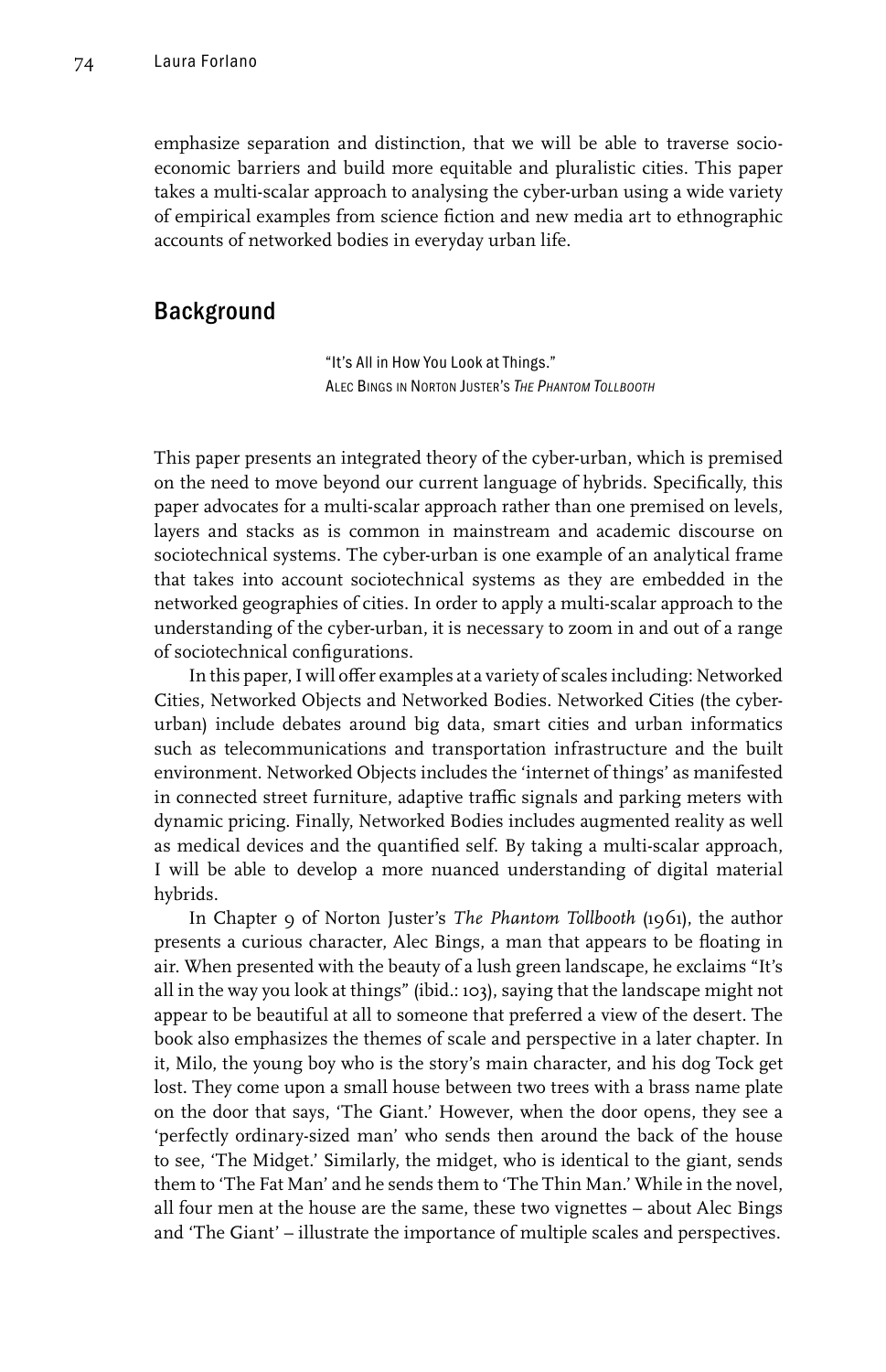Few disciplines, fields or sub-disciplines are equipped to analyse sociotechnical phenomenon from multiple scales. For example, to put it crudely, in the social sciences, psychologists study cognitive processes, anthropologists study individuals and cultures, sociologists study organizations and communities, and urban planners study cities. As a social scientist based at a graduate design school, I recognize the disciplinary gaps (both theoretical and methodological) that offer possibilities for design. In particular, I believe in the value of bringing together the critical and rigorous theoretical stance of the social scientist while, at the same time, allowing for the generative potential of design. This is particularly important with respect to considerations of sociotechnical systems and, in particular, the cyber-urban.

Design is a field that necessitates the movement across these categories, which are often separated by disciplinary boundaries. Interdisciplinary, crossdisciplinary and transdisciplinary approaches also require the collapse of traditional divides. In a lecture in September 2013, 'From Sustainable Design to Transition Design,' at the Institute of Design at Illinois Institute of Technology design philosopher Cameron Tonkinwise argued, 'In order to work on sociotechnical change, you must work at the macro, meso and micro levels simultaneously.' Rather than proceeding from project to project in a linear fashion, it is necessary to engage in multiple projects at the same time. While Tonkinwise's remarks were directed primarily towards 'transition design' and issues of environmental sustainability, they are equally if not more relevant towards understanding other areas of sociotechnical change such as the cyber-urban. This emphasis on engagement at multiple scales – the global, the national, the community – as a strategic and analytical frame is also emphasized in discussions of feminist activism (Gibson-Graham 2006).

By moving from analytic categories predicated on discrete layers to engaging with the cyber-urban at multiple scales, one can participate in a kind of reflexive zooming in and zooming out that allows for the building of theoretical and methodological connections across these scales. Within the context of scholarship and practice, this reflexive zooming in and out, with certain things coming into focus and other things being blurred, is experienced as almost a form of intellectual nausea, a roller coaster for which few are trained to think. By zooming in and re-focusing, even briefly, on examples from three different scales Networked Cities, Networked Objects and Networked Bodies, it is possible to develop new capacities that cross these ontological boundaries such as the city-object, the object-body, the city-body.

In addition to working across multiple vantage points, design can traverse the past, present and future in a way that many other disciplines and fields cannot. Design can also rely on the affective power of facts as well as that of fiction. For example, by using a combination of scenarios and storytelling through design fiction as well as drawing on empirical evidence collected through field research and secondary sources, designers can open up questions for discussion of alternative future possibilities. As such, the work of artists and designers, particularly those engaged with new media and digital technologies, is useful for exploring questions related to the cyber-urban.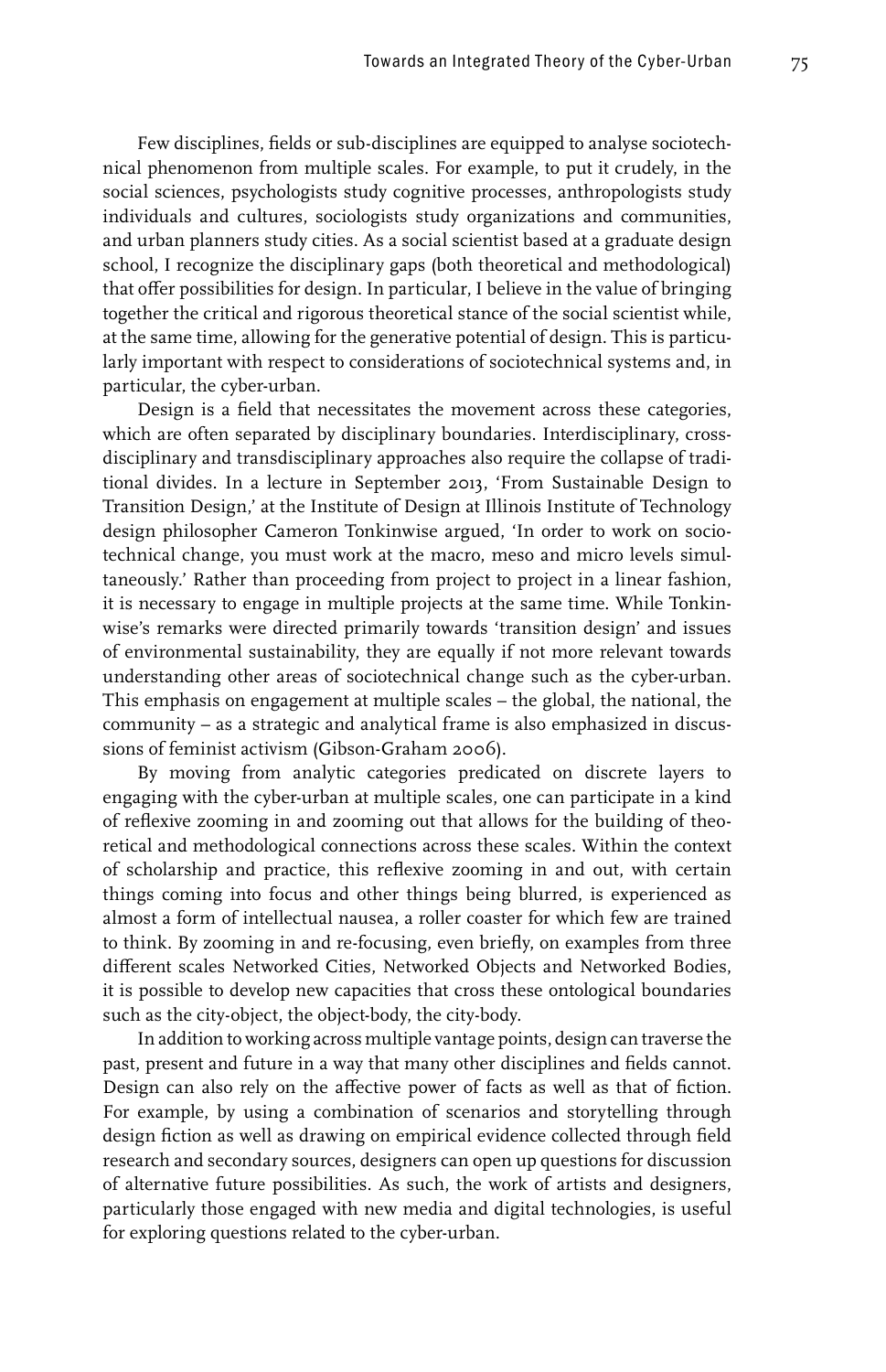#### From The Matrix to The Fifth Estate and Elysium

One important site of cyber-urban narratives can be found within popular culture and, specifically, in science fiction films as well as in dramatic semifactual re-enactments of true stories. To quote Donna Haraway reflecting on the work of British social anthropologist Marilyn Strathern, author of *The Gender of the Gift*, "It matters what matters we use to think other matters with; it matters what stories we tell to tell other stories with; it matters what knots knot knots, what thoughts think thoughts, what ties tie ties. It matters what stories make worlds, what worlds make stories" (2011: 3). Films are only one component of what Haraway calls 'worlding,' the ways in which we construct knowledge and worlds through engagement with 'thick material and narrative tissues' drawn from the 'factual, fictional, and fabulated,' (Haraway 2011: 2).

Depictions of the cyber-urban in science fiction films and dramas have changed little since the Wachowski Brothers' 1999 cyber-punk film The Matrix. In order to convey the relationship between the 'real' world and the simulated, digital one, the directors used the metaphor of streaming green vertical characters. While the original film was intended as a dystopian future, it underscored the notion that the digital world was a discrete layer of information that was on top of or in place of the real world. Similarly, in the 2013 film about WikiLeaks *The Fifth Estate*, the main characters Julian Assange and his collaborators are frequently portrayed in an orb of glowing green code in a dark, placeless, seemingly never-ending room full of desks and computers.

While we pay frequent lip-service to the concept that the digital and the material world are becoming more integrated, acknowledging our hybrid existence, the integration of the digital and the physical are not occurring in a seamless, ubiquitous or placeless manner. Yet, we continue to let rational, Western and objective logics shape the metaphors that we use to describe these new hybrids. Layered maps with discrete social and technical slices, architecture fly throughs and video game interfaces and augmented reality views of the world continue to complicate our understanding of the cyber-urban. Instead, metaphors that hint at digital ghosts and shadows (things that are there and simultaneously or sometimes absent) or mutants and zombies (things that are active and orderly but also dormant and misbehaving) might be more apropos.

At the same time that the digital and the physical are being joined in many interesting and important ways, we find that our socio-economic conditions are increasingly disparate, separated and unequal. For example, in the recent science fiction film Elysium, by South-African-Canadian director Neill Blomkamp and Matt Damon, the world has descended in to a dystopia in which the poor, non-white population must live in squalor on Earth working for a factory that makes robots while the wealthy have moved to a man-made country club in the sky. While intended as dystopian science fiction, the film's plot embeds within it the ongoing Silicon Valley dream of Libertarian escape from the controls of government. Such dreams are prevalent in narratives around alternative electronic currencies such as Bitcoin, the rhetoric around digital fabrication technologies such as 3-D printing and routing systems such as the Tor Project.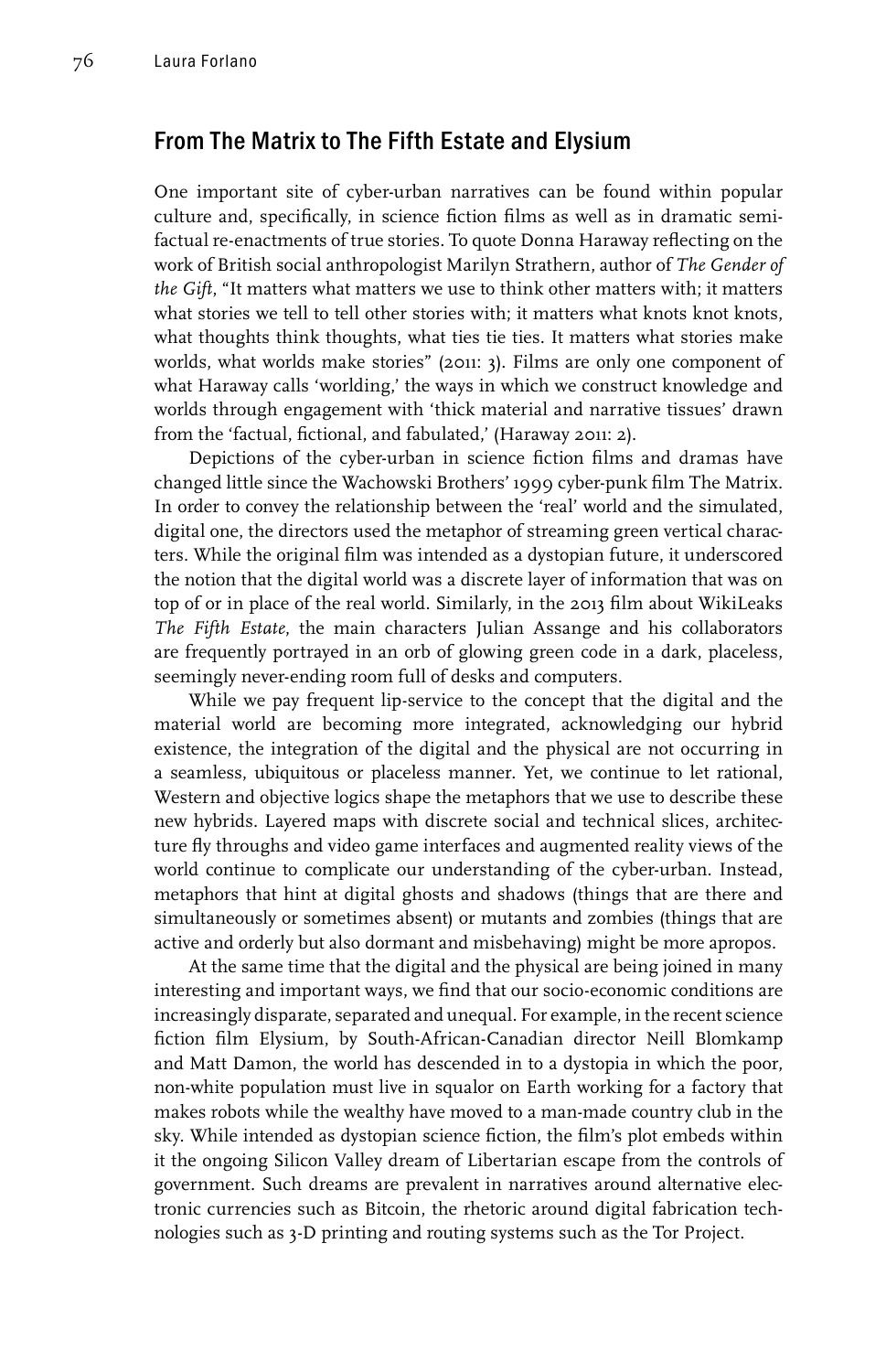These stories are primarily intended to entertain and, perhaps, to spark discussions about our current conditions. My intent is not to criticize the filmmakers for failing to adequately represent the hybrid conditions that shape our lived reality but, rather, to illustrate just how complex the depiction of such worlds is both linguistically as well as visually. Yet, these science fiction and science fact worlds continue to provide visual metaphors that both expand and constrain our ability to think about digital-material relations.

Design, informed by social science and other disciplines, can take these scenarios and stories as a starting point to create prototypes, probes and platforms around and through which it is possible to discuss alternative future realities and possibilities. Unless we can move beyond superficial discussions of hybrids and towards more nuanced understandings, we will continue to perpetuate intellectual distance and misunderstanding. In this definition of hybrids, I include a wide range of relationships that are frequently framed as dichotomies: digital/material (and the cyber-urban), public/private, local/global, individual/ community, human/non-human, mind/body, fact/fiction, black/white, rich/ poor etc. These dualistic understandings of the world continue to persist despite efforts to view them as hybrid, which, in turn, makes it even more difficult to move beyond mere hybrids. For example, if we are living in a time of digital material hybrids, in what way are they hybrid? What is the digital and what is the material? What are the temporal and spatial relationships between the digital and the material? To return to the earlier example from The Phantom Tollbooth, our understanding of hybrids is a matter of scale, perspective and, ultimately, how we look at things.

#### Theoretical Framework

Let's start with a lesson from quantum physics. Last winter, while on vacation, I came across an article on an article on supersymmetry, the idea that each of the 17 known particles has a nearly identical (but yet undiscovered) cousin. For example, particles have sparticles, neutralinos have gravitinos, photons have photinos, electrons have selectrons, quarks have quarks and gluons have gluinos (Craig 2013). What I find so exciting about this idea (for it is not known if it is real or not) is the creation of properties, relationships and behaviours for things that are difficult (if not impossible) to observe. This is not unlike my search for concepts to describe digital materiality – the blurring of digital and material categories – which is so important for understanding the ways in which cities, objects and, indeed, our own bodies are changing as we engage with (or attempt to avoid) digital and networked media.

The desire to transcend discrete categories such as digital and material has been evident in scholarship from the early pragmatists that defied universal categories to the post-structuralists, post-colonialists and feminists. For example, Haraway's "A Cyborg Manifesto" advocates for the rejection of rational, Western dualisms and towards an understanding that these boundaries are constantly being traversed. For Haraway, "A cyborg is a cybernetic organism, a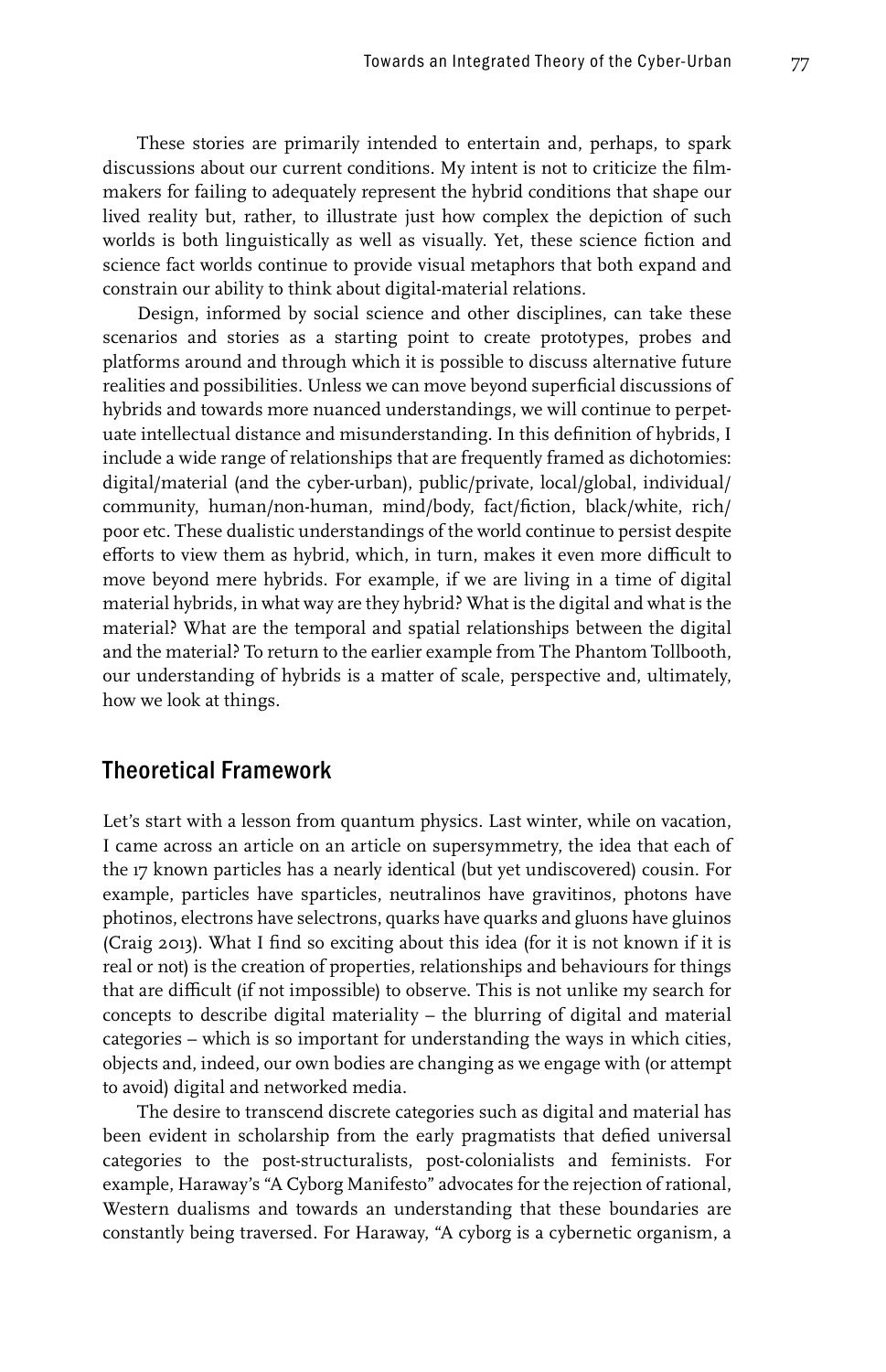hybrid of machine and organism, a creature of social reality as well as a creature of fiction" (1991: 23). Yet, despite the fact that over 20 years has passed since Haraway's manifesto, her words are still as relevant as ever because we have not succeeded in adequately describing or fully understanding the hybrids that inhabit her text.

Benjamin Bratton's work on planetary-scale computation reconsiders geography in an age of cloud computing, ubiquitous computing and augmented reality through the introduction of an analytical frame called the 'the stack,' which is defined as

"[…] that vast software/hardware formation, a proto-megastructure of both bits and atoms, literally circumscribing the planet, which, as said, not only perforates and distorts Westphalian models of State territory, it also produces new spaces in its own image: clouds, networks, zones, social graphs, ecologies, megacities, formal and informal violences, weird theologies, each superimposed one on the other." (Bratton 2011)

While, on the one hand, the stack is an attempt to transcend the dichotomy between bits and atoms, at the same time, in borrowing from the language of computer science and Internet architecture, it continues to reify the notion of layers. He writes:

"The Stack, as we encounter it and as I prototype it, is composed equally of social, human and 'analog' layers (chthonic energy sources, gestures, affects, user-actants, interfaces, cities and streets, rooms and buildings, organic and inorganic envelopes) and informational, non-human computational and 'digital' layers (multiplexed fiber optic cables, datacenters, databases, data standards and protocols, urban-scale networks, embedded systems, universal addressing tables)." (Bratton 2011)

In light of this description, theories from science and technology studies, organizational studies and design are particularly useful in describing more complex understandings of hybrids related to digital materiality, which are most relevant to debates about cyber-urbanism. The social construction of technology (Pinch/ Bijker: 1984) and Actor-Network Theory (ANT) are important frameworks from science and technology studies, which underpin any study of the cyber-urban. Specifically, Actor-Network Theory dismisses structural accounts of levels and layers, which consistently are invoked to discuss sociotechnical arrangements of augmented reality, drones and location-based applications among other realities of hybrid living. According to Latour, ANT is:

"[…] a change of topology. Instead of thinking in terms of surfaces – two dimension – or spheres – three dimension – one is asked to think in terms of nodes that have as many dimensions as they have connections. As a first approximation, the AT claims that modern societies cannot be described without recognizing them as having a fibrous, thread-like, wiry, stringy, ropy, capillary character that is never captured by the notions of levels, layers, territories, spheres, categories, structure, systems. It aims at explaining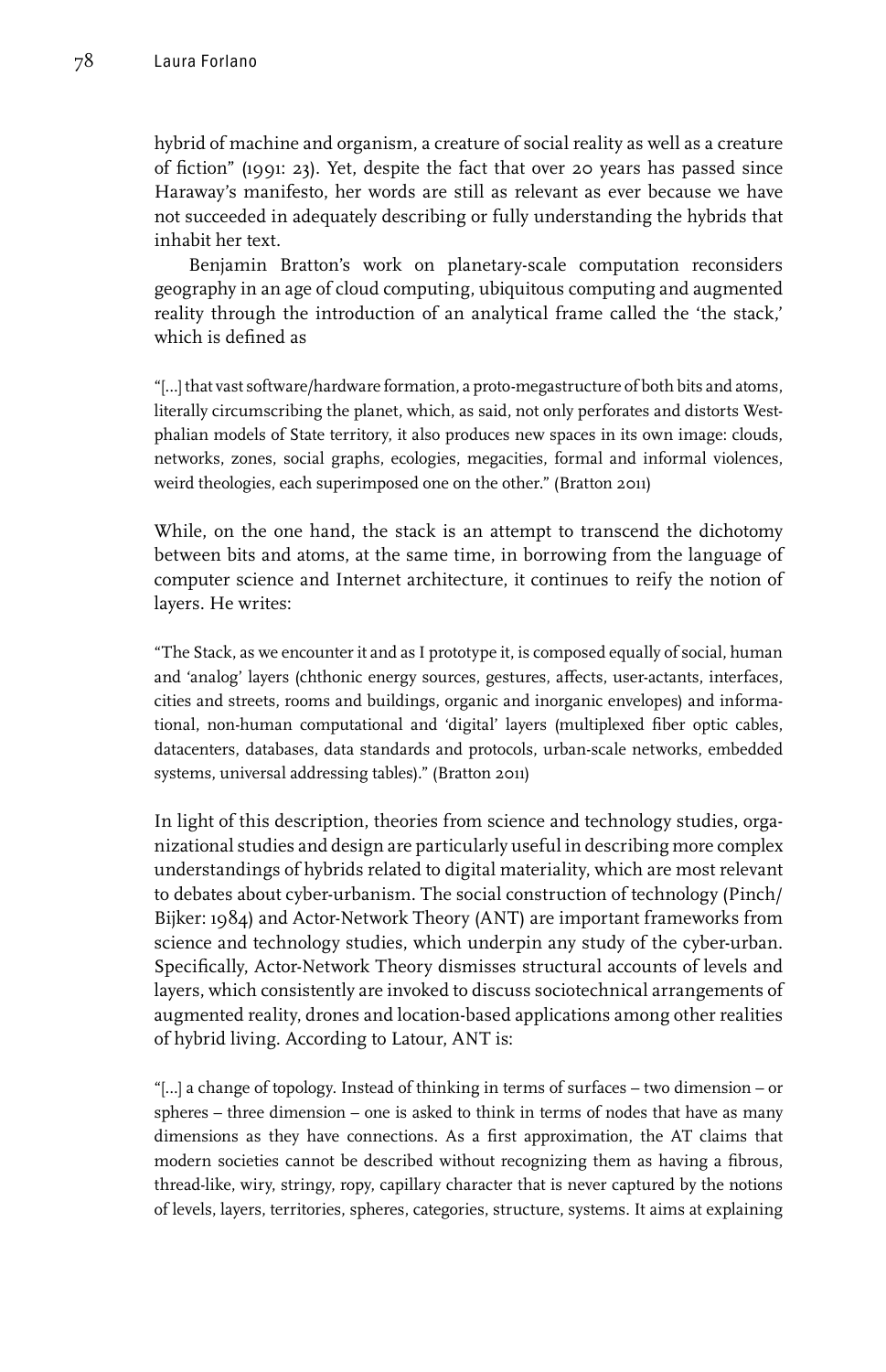the effects accounted for by those traditional words without having to buy the ontology, topology and politics that goes with them." (1996: 125)

Both Actor-Network Theory and object-oriented ontology (Bogost 2012) with their calls to give credit to the agency of things in sociotechnical systems are important. The cyber-urban invokes all manner of sociotechnical configurations that triangulate people, animals, buildings, technologies, environmental resources, transportation systems, legal codes and places to name just a few. More recently, many scholars across organization studies, feminist studies and media studies have observed that we are currently experiencing a (re)turn to materialism (Barad 2003; Bennett 2009; Carlile/Langley 2013; Gillespie/Boczkowski/Foot 2014). Yet, this new materialism is emerging in the context of networked and digital media in which some infrastructures, objects and bodies are linked, networked and connected – sometimes intermittently, partially or disparately – while others are not. The uneven distribution of and varying forms of connectivity raise important sociotechnical (also to be understood as cultural, political and economic) questions: about the nature of temporality and the construction of notions about 'the future,' place and situatedness, identity and culture as well as broader question around civic engagement, equality and democracy.

This new materialism and, more specifically, notions about the nature of digital materiality are a reaction to the pervasive depictions of the immateriality of digital information, which frequently appear in mainstream media and scholarly accounts of technology (Blanchette 2011; Rosner et al. 2012). Modularity, layers and stacks are the materiality organizing principles of digital information and they have also permeated other realms of sociotechnical organization such as architecture and product design. Blanchette argues that, 'Yet, we today have neither technical language nor intuition for something akin to the tensility, durability, or density of computing resources. Without a basic understanding of the material constraints under which computing systems operate, essential dynamics that animate the built environment of the virtual will remain invisible and unaccounted for,' (2011). Similarly, Anna Munster argues that there is a 'differential logic,' which:

"[…] places body and machine, sensation and concept, nature and artifice in ongoing relations of discordance and concordance with each other…In this 'force-field' the binary pairs that have populated our understanding of digital culture and new media technologies – physicality and virtuality, analog and discrete states, real and hyperreal – can be seen to impinge upon each other rather than be mutually exclusive. The effect of these areas' convergences and divergence is to produce ever-new and consistently mutating outcomes." (Munster 2006: 5)

For Munster, digital material relations consist of embodied assemblages, clusters and 'folds' that redefine Cartesian geographies, which have long divided mind from body.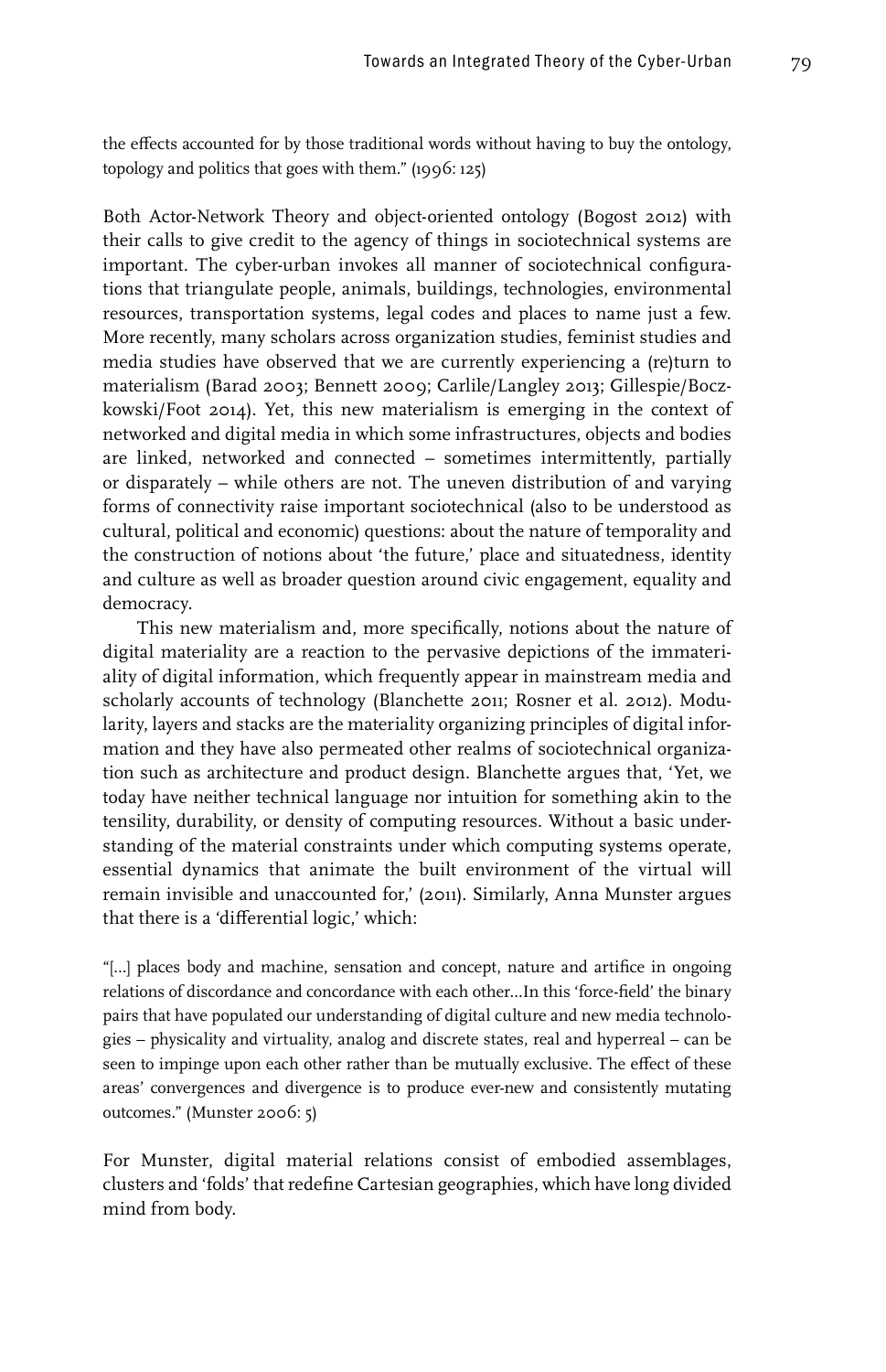Dourish and Mazmanian (2011) present five types of digital materiality including: 1. material culture of digital goods; 2. transformative materiality of digital networks; 3. material conditions of information technology production; 4. consequential materiality of information metaphors; and, 5. materiality of information representation. For the purposes of the cyber-urban, their second category, the transformative materiality of digital networks is most relevant. Specifically, Dourish and Mazmanian write, "The availability of infrastructures organizes and contextualizes human action and the various meanings that space can have, both in the small (e.g. cell phone dead zones, WiFi-enabled cafes, broadband-connected homes) and in the large (e.g. cities differentiated by their data infrastructure, concentrations of manufacturing industry, regions marked by different approaches to regulation of digital services or the allocation of wireless spectrum.)" (2011: 97) This "cultural geography of information technologies, from the spatial politics of digital urbanism to the reshaping of public space through WiFi and WiMax networks" (Dourish/Mazmanian: 2011) and the focus on infrastructure and the built environment as well as novel forms of virtual organization such as the ways in which Wi-Fi networks afford new configuration and arrangements of humans and devices in physical spaces, which I have discussed in earlier work (Forlano 2009). They describe a range of material properties such as mutability, persistence, robustness, spatiality, size, durability, flexibility, and mobility.

Leonardi (2010) discusses the materiality of digital artefacts from a physical as well as a conceptual viewpoint in the field of organization studies. Specifically, he is concerned with the materiality of digital artefacts as 1) practical instantiation of theoretical ideas; and, 2) their significance in the explanation of a given context. Orlikowski (2007) emphasizes the inseparable, constitutive entanglement of the social and the technical, saying that sociotechnical arrangements are multiple, emergent and dynamic. She draws on the theory of affordances (Gibson 1977) as well as Actor-Network Theory and theories of performativity (Barad 2003) to illustrate the ways in which the relationships between the social and the technical are enacted together in a network.

The implications of these theoretical advances have also been discussed in the field of design and computation in which designers are experimenting with information, 'immaterials' and 'information shadows' as a new material for design (Arnall 2012; Arnall/Knutsen/Martinussen 2013; Kuniavsky 2010), science fiction (Bell/Dourish 2007), design fiction (Bleecker 2009), critical design (Dunne 2001), critical making (Ratto 2011), speculative fabulation (Haraway 2011) and speculative design (DiSalvo 2012b) in order to better understand the nature of digital materiality. Robles and Wiberg refer to the creation of 'digital-physical compositions' or 'computational compositions' in the 'material turn' within interaction design (2010; 2011; 2010).

Similarly, these digital-material relations have been referred to as hybrid ecologies (Crabtree/Rodden 2008) and material traces (Rosner et al. 2013). In human-computer interaction (HCI), computational materiality itself can be viewed as a medium (Gross/Bardzell/Bardzell 2014). For HCI, the move from material to materiality can also been seen as a move from practice to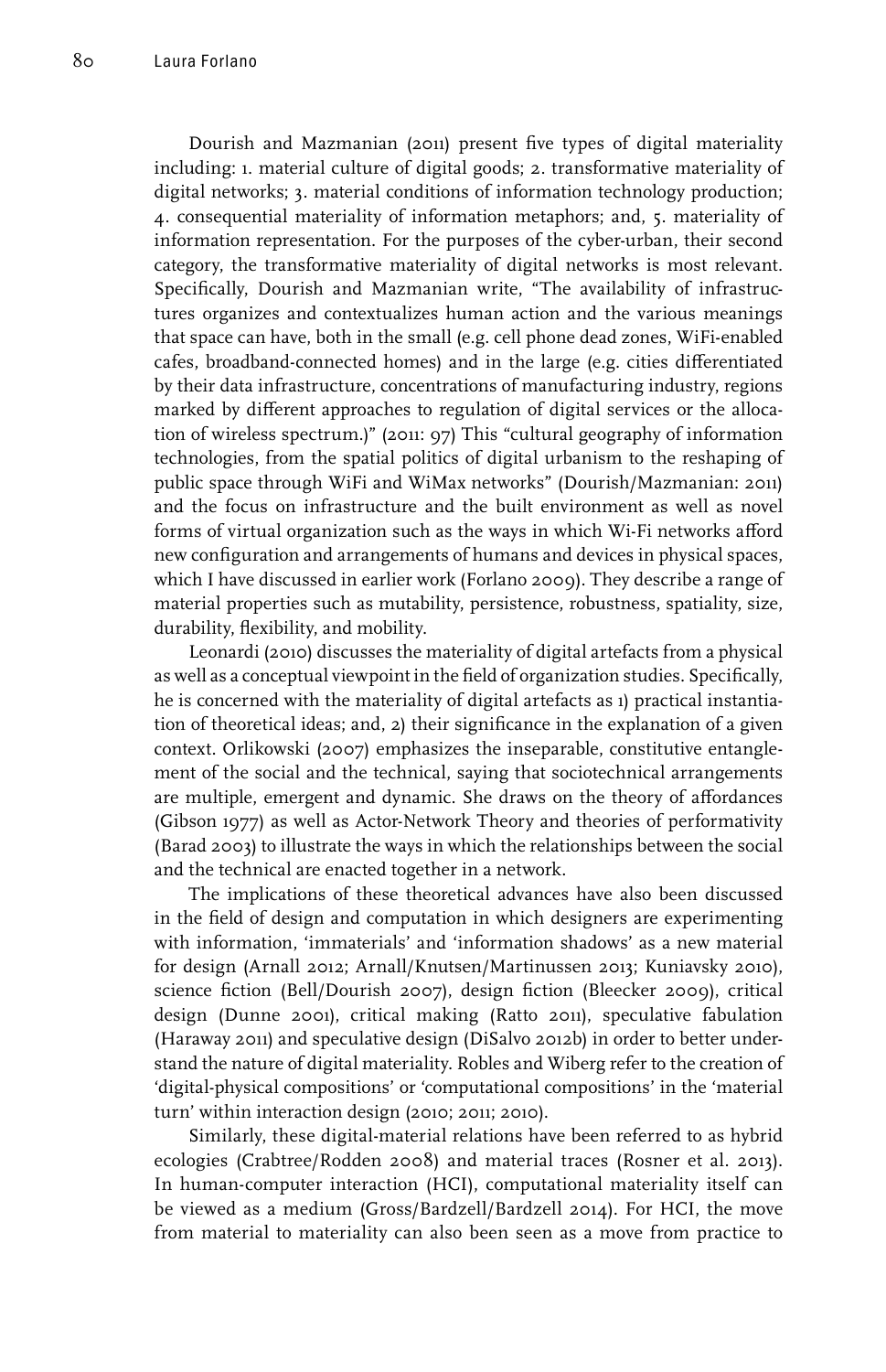theory (Rosner et al. 2012). In urban design and urban informatics, digital materiality is manifested in interactive infrastructures and mediated spaces that are changing the ways in which the 'city is enacted' (Fors/Wiberg 2010). Still, other writing questions the need to continue to name the multiple ways in which the digital has intertwined itself in the material world (Bean/Rosner 2013).

In the more specific fields of urban communication, urban informatics, architecture, urban planning and geography, the material, place-based nature of the digital has been long recognized. Such studies have examined, for example, emergent forms of organizing (Humphreys 2008), new modes of citizen engagement (Foth 2008; Foth, et al. 2011) and novel ways of experiencing and navigating cities (Ito 2003). Hybrid terminologies – net locality (Gordon/ Silva 2011), codescapes (Forlano 2009, 2013), code/space (Kitchin/Dodge 2011), situated technologies (Shepard 2011), media spaces (Couldry/McCarthy 2004), Hertzian space (Dunne 2001), neogeography (Turner 2006), neomaterialism (Simon 2013), radical network empiricism (Mackenzie 2010) − have been introduced but they have not been widely adopted. In his 2005 book, *Shaping Things*, Bruce Sterling laid out a manifesto of sorts for designers in which he proposed the neologism of 'spimes' in order to capture:

"[…] manufactured objects whose informational support is so overwhelmingly extensive and rich that they are regarded as material instantiations of an immaterial system. Spimes begin and end as data. They are designed on screens, fabricated by digital means, and precisely tracked through space and time throughout their earthly sojourn." (Sperling 2005: 79)

One of the key features of spimes is that they are embedded with sensors that measure and record changes and, thereby, have the potential to transform our understandings of temporal perception – 'an historical entity with an accessible, precise trajectory through space and time,'. This identity as a track-able digitalmaterial object with RFIDs (radio-frequency identification tags or 'arphids' according to industry slang) allow for new relationships to time and space. This has profound implications for the economy according to Sterling because 'value transmutes into a public interaction with past and future. It's not about the material object, but where it came from, where it is, how long it stays there, when it goes away, and what comes next,'. Similar to the historical role of the telegraph in the creation of the futures market, Sterling argues that the significance of spimes is that every market will become a futures market. To this rich discussion of future digitally material objects, Sterling adds the notion of 'biots,' defined as 'an entity which is both object and person,' enabled by cybernetics, biotechnology and cognition.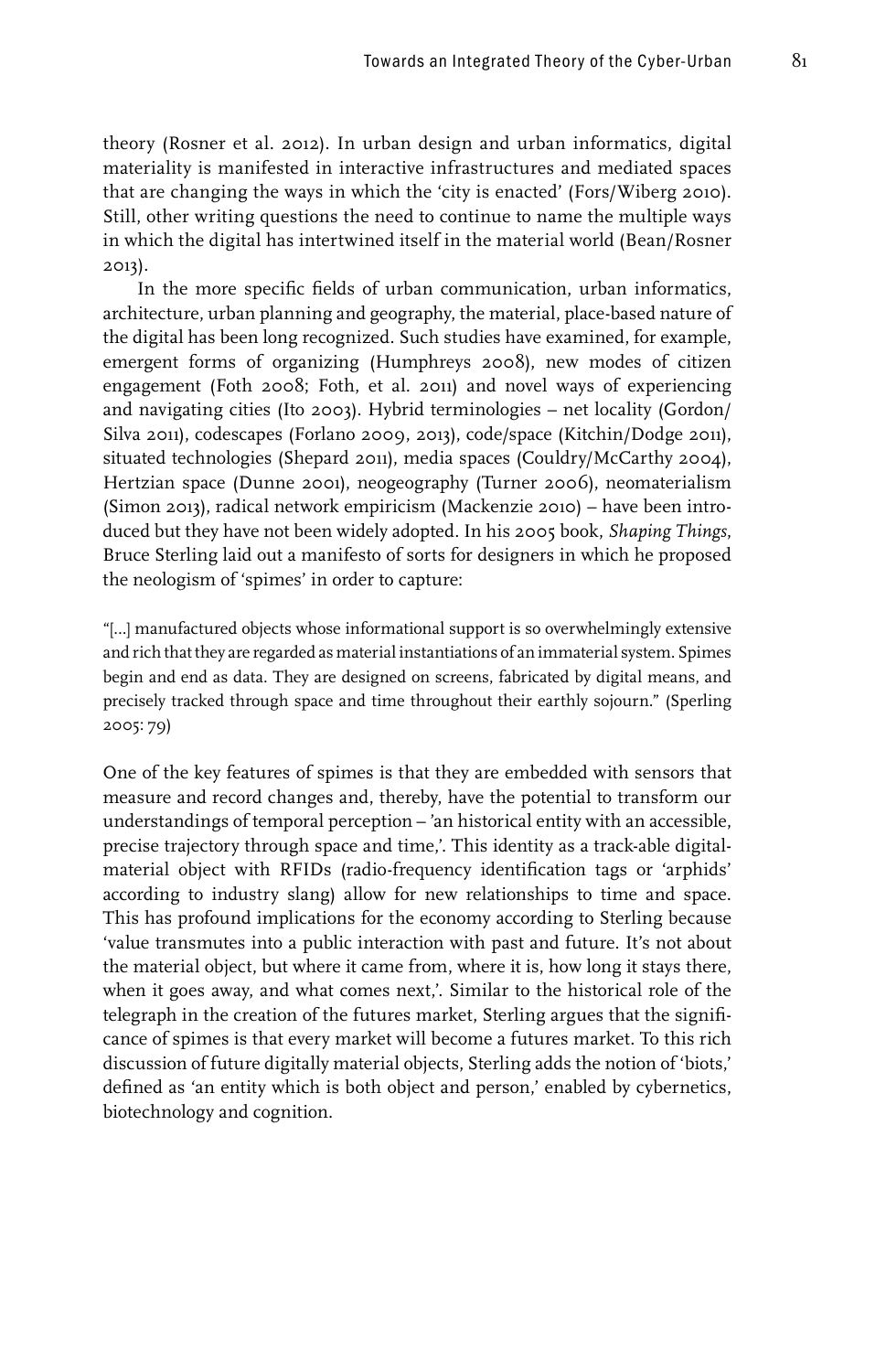## **Discussion**

Mainstream discussions about digital and networked media at the urban, object and body scale often reinforce the ways in which digital technologies – big data, smart cities, the 'internet of things' and the quantified self – can increase efficiency, innovation, security and awareness of places, things and ourselves. By examining recent examples of the use of digital technologies, art and design projects as well as ethnographic accounts, it is possible to better understand the ways in which scholarly discussions of digital materiality are paving the way towards an integrated theory.

## Networked Cities: Big Data at the Border

As a member of the United States Customs and Border Protection Global Entry program, I am able to use a digital kiosk rather than a paper customs form in order to enter the country. Recently, on a trip back to O'Hare, I received a paper customs form on the plane and declined to fill it out expecting that I would use the Global Entry terminal. However, upon arrival, I found that all of the many terminals were not functioning properly. Believing that I would eventually find one that would work, I tried the digital entry process – scanning my passport, typing in my flight number – at about three different terminals. This example is relevant in that we are increasing relying on digital and networked media to regulate our entry/exit of national boundaries, interstate highways, transportation systems and buildings. What happens when these systems break down and who will fix them? Who is best able to take advantage of these systems due to their demographic characteristics such as socio-economic standing and who will be excluded? Should we opt-out of such programs merely on the basis that they further discriminate between richer and poorer citizens? What are the implications on the embodied, lived experience of travelling through physical space?

Theories of digital materiality and the cyber-urban can capture these nuances more deeply by understanding city-objects and city-bodies as assemblages of people, machines and spaces that define emergent geographies in relational, shifting and dynamic ways. We might understand the terrains in which these various alignments and contradictions take place as neogeographies or codescapes; sometimes offering smooth and seamless passage through spaces, which go almost unnoticed and, at other times, creating productive frictions that alert our attention to inequalities that have been encoded into digital systems on the basis of nationality, socio-economic status, gender, race, sexuality, ability or any number of other criteria. Yet, as scholars of the digital material, we are only grasping towards potential ways of describing these emergent conditions and, it is possible that the relevant language will only come with new sociotechnical configurations that act as demonstrations, prototypes and experiments for alternative analytic frames.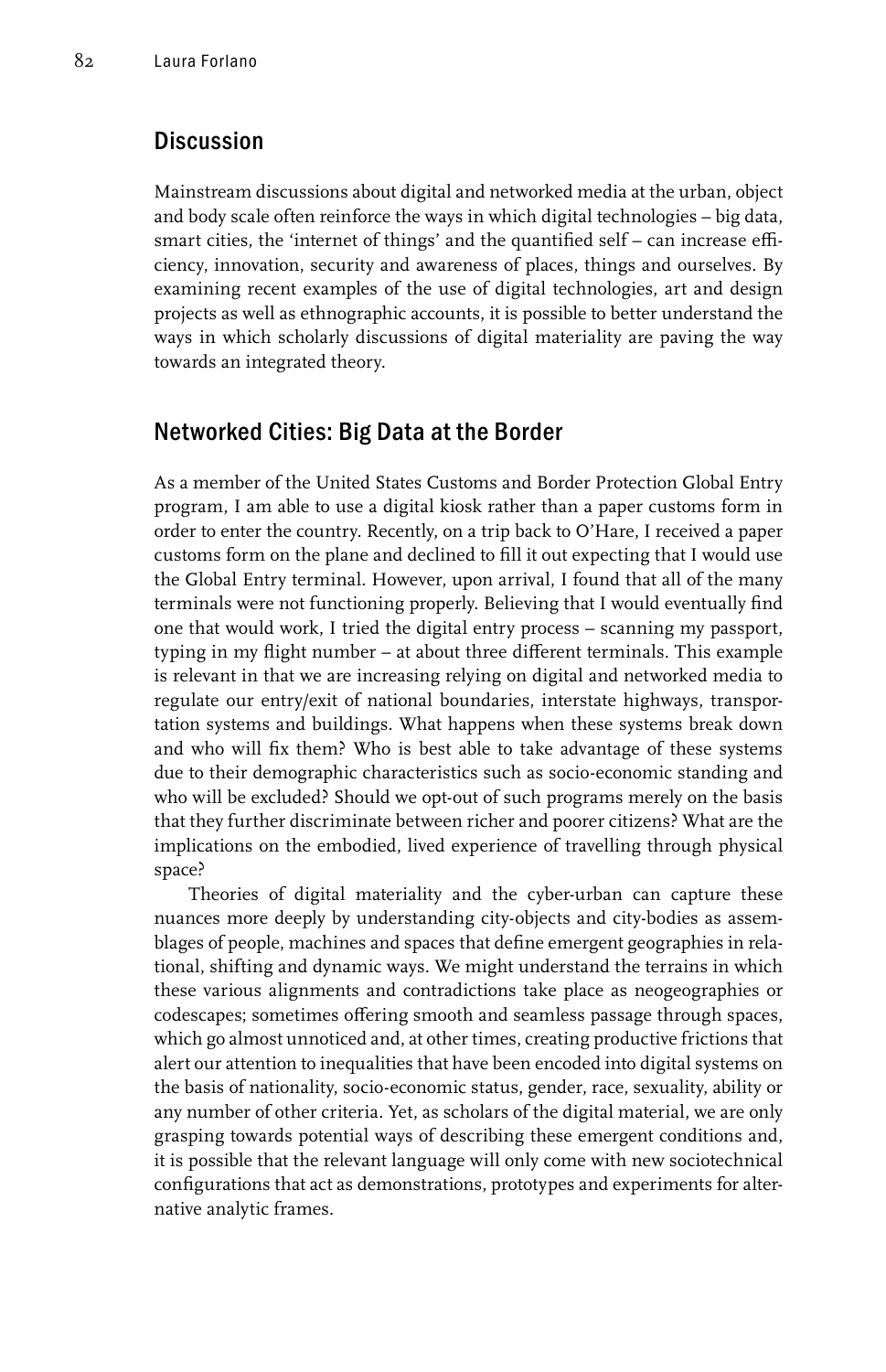## Networked Objects: The Garbage Can Took Your Job

City systems and infrastructures are increasingly embedded with networked devices and artefacts, sometimes referred to as the 'internet of things.' This includes networked traffic signals, garbage cans, parking meters, vending machines, energy monitors and environmental sensors. In order to better understand the possibilities and constraints of networked objects, it is helpful to survey a range of artistic and commercial projects.

The 2009 Towards the Sentient City exhibit at the Architecture League of New York included a range of artistic projects that help to raise awareness and question the use of urban technologies. One of the projects, *Trash Track* by the *SENSEable City Laboratory* (Massachusetts Institute of Technology) considers the 'removal-chain' in cities and the ways in which visualizing the process of trash removal can lead to the building or more sustainable infrastructure. The project uses small wireless location-aware tags in order to follow garbage through a city's waste management system. For example, the project follows a typical Brown Coffee Cup over 7 days, 8 hours and 42 minutes on its journey in Seattle, WA from trashcan to dumpsite. The goal of the project is to develop "a bottom-up approach to managing resources and promoting behavioral change through pervasive technologies."1

Another project, *Too Smart City*, a project by JooYoun Paek and David Jimison and engineered by Daniel Bauen, Aaron Gilbert and Bill Washabaugh, uses ubiquitous computing to present a critique of urban technology through the creation of a *Smart Bench*, *Smart Sign* and a *Smart Trashcan*. For example, the Smart Bench discourages vagrancy and loitering and the Smart Trashcan spits out garbage that has been incorrectly discarded. The project transforms street furniture into 'representatives of sanitation and control' and 'presents technological solutions to current problems in these systems, but as failures, rather than as progress: a future where everyday objects are rendered non-functional by their overly enthusiastic usage of computational intelligence.'2

In addition to the artistic examples, there is a growing list of commercial examples of the use of networked objects in city planning and management. For example, *Midtown in Motion*, a 'congestion management' project in New York City, uses sensors, video cameras and E-ZPass readers to measure traffic speeds and has resulted in a 10% improvement in travel speeds. Furthermore, the traffic data and video streams are available in real-time on the City's Department of Transportation website.<sup>3</sup> SFpark is a system established by the San Francisco Metropolitan Transit Authority in order to reduce traffic and improve parking through the use wireless parking sensors and smart meters that use real-time data about parking availability and demand-responsive pricing. The project is currently being piloted in selected neighbourhoods in San Francisco.4 *Lapka*

<sup>1</sup> cf. http://www.sentientcity.net/exhibit/?p=31.

<sup>2</sup> cf. http://www.sentientcity.net/exhibit/?p=59.

<sup>3</sup> cf. http://www.nyc.gov/html/dot/html/pr2012/pr12\_25.shtml.

<sup>4</sup> cf. http://sfpark.org/about-the-project/.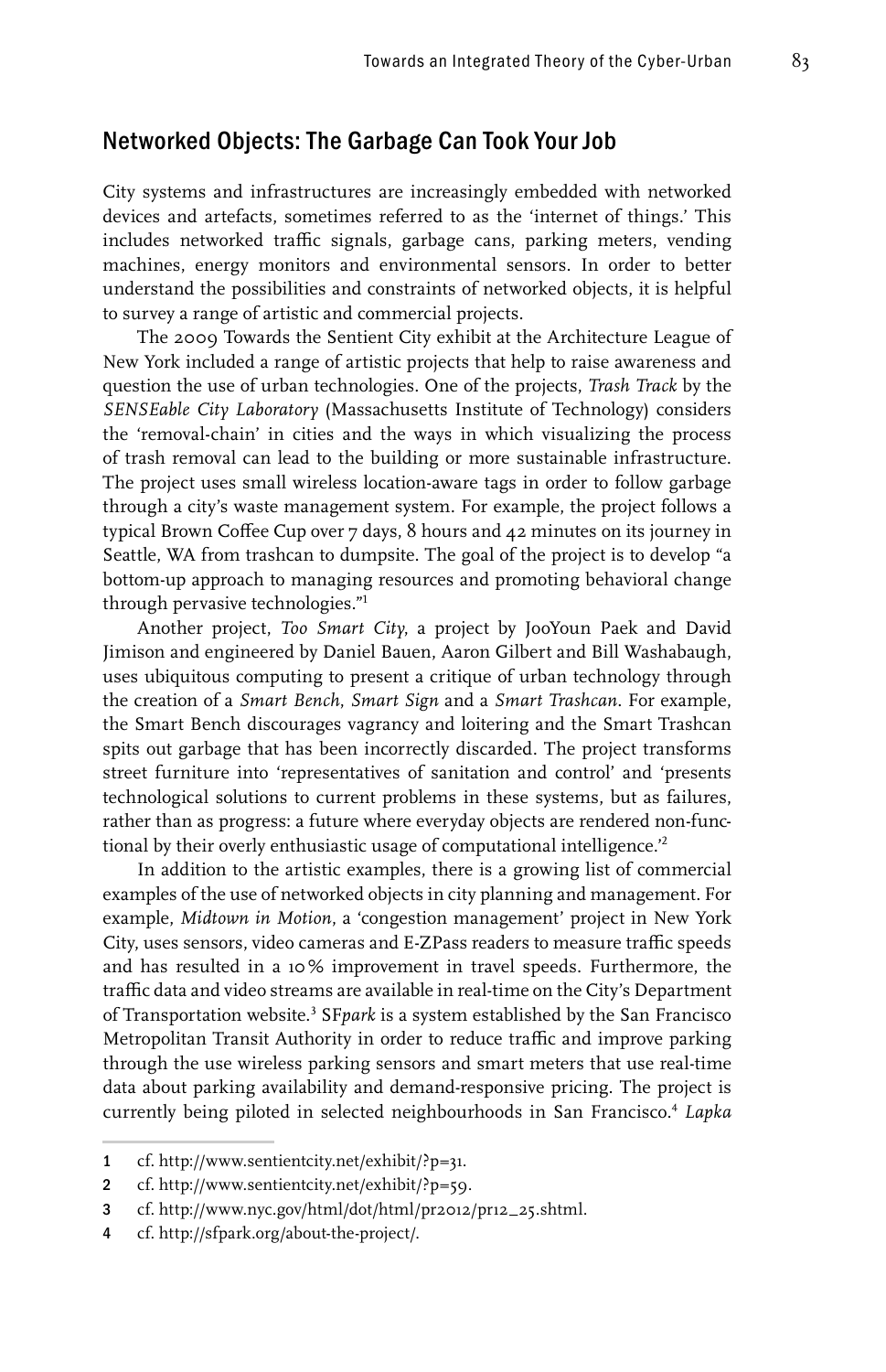is a personal environment monitor that plugs into a smart phone in order to measure humidity, radiation, nitrates, and electromagnetic fields. The collected data is visualized and displayed through the *Lapka* application.5

Let's take an example from mundane urban street furniture – the *Big Belly* solar compactor, which can be found in numerous American cities as well as around the world. This seemingly benign technology dubbed 'smart trash can' is embedded with a sensor that allows it to communicate when it needs to be emptied. With its large, opaque rectangular design, there is no mistaking its material affordances, which up considerable space on street corners. Yet, its digital components are hidden invisibly within as are questions of values, equality and social justice. According to the company's website, each trash can costs up to \$2,000 to empty.<sup>6</sup> The Big Belly promises to 'free up labour' because it only needs to be emptied when full, thereby improving the efficiency of driving routes. Thus, while the environmental benefits of the Big Belly are advantageous from a recycling and sustainability perspective (including saving on fuel costs, its labour implications are buried under a pile of trash (so to speak). Another observation about the Big Belly trash can is that it requires one to pull a handle in order to open it. While the company claims that its design reduces litter, I can attest to the fact that, rather than gripping the handle to open it, I've sometimes walked around for hours with a coffee cup until I come across one with a traditional wire frame that does not require bodily contact. In conversations with an architect at the Harvard Graduate School of Design, I learned of a Big Belly trash can in a residential neighbourhood that was constantly buzzing with flies due to its opaque rather than open design and, thus, further deterring people from using it.

So, who are the 'missing masses' (Latour 1992) that will be displaced in this piece of mundane urban infrastructure? How is the digital reconfiguring systems of garbage collection and recycling? Asking these questions about the many products and services that are being introduced under the banner of the 'internet of things' has great value for a deeper understanding of digital materiality. Indeed, the smart trash bin is not merely a digitally augmented version of an old thing. Nor is it merely an attractive hybrid of digital and material. Rather, it is an entirely new actor in the reconfiguration of socio-economic relations around the labour of trash collection and transforming the ways in which people engage with their trash as well as altering the multi-species relations (Haraway 2003; 2008) with flies.

Borrowing Bruce Sterling's term, the Big Belly and other city-objects such as adaptive traffic signals, smart street furniture and dynamic pricing parking meters might be understood as spimes – networked objects with identities, relationships, histories and trajectories that have the potential to transform economies. According to Chris Speed, the word spime is a mash-up of space and time referring to 'objects that are in contact with the Internet all the time, constantly telling the world where they are and what time they are there, as

<sup>5</sup> cf. https://mylapka.com.

<sup>6</sup> cf. http://www.bigbelly.com/places/cities/.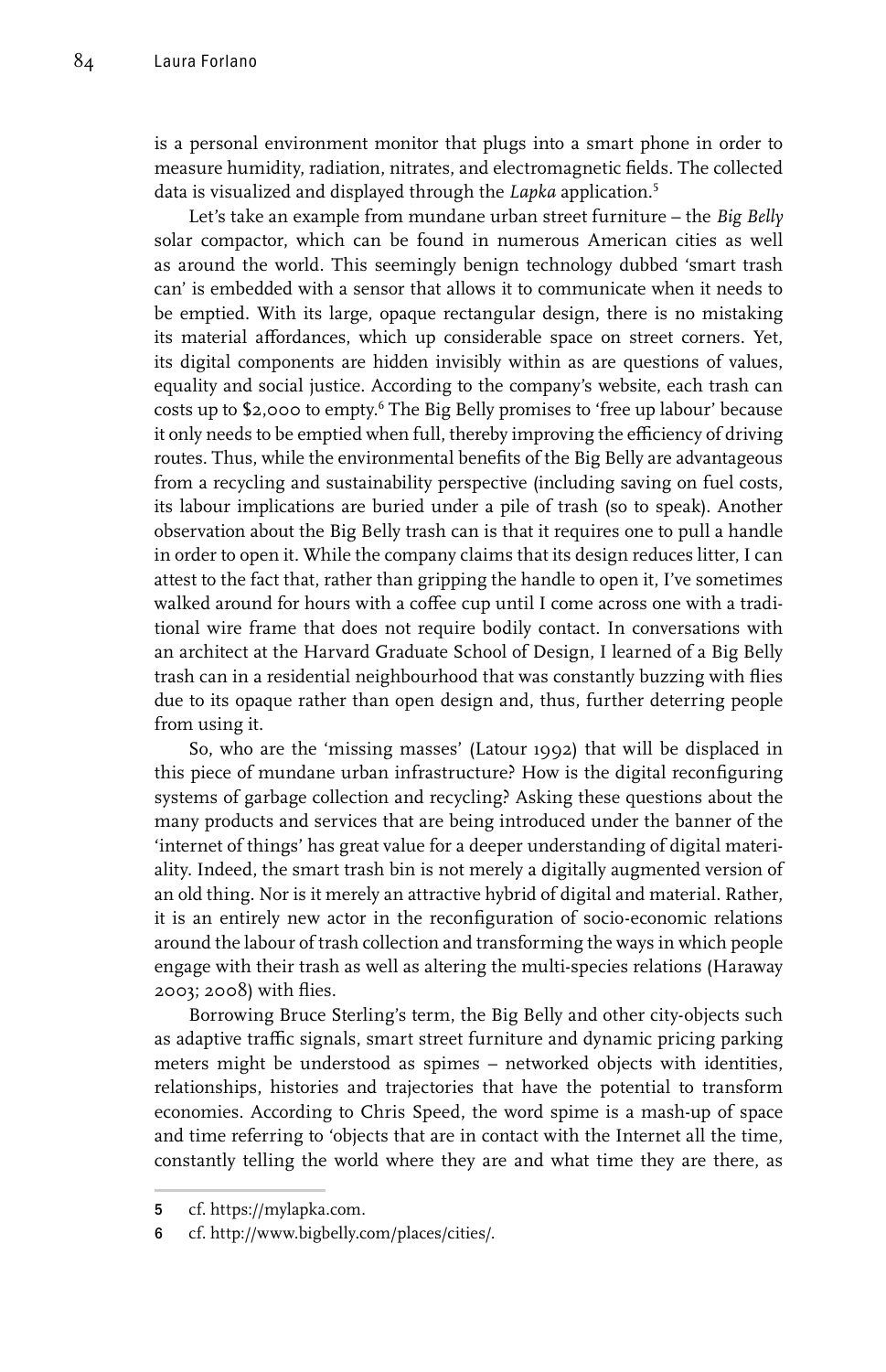though they are new coordinates that will define how we map reality.' Speed differentiates spimes between 'Things That Are Actually in the World' such as the tracking of physical objects and 'Things That Are Not Actually in the World,' such as things that have locative, social and virtual data despite the fact that they no longer have a material form. Yet, despite the potential usefulness of these terms they have failed to become more widespread outside of a small group of designers and technology-enthusiasts. For example, while 2014 has been widely heralded by the mainstream media as the year of the 'internet of things,' an recent in-depth article in the *Harvard Business Review* includes no references to these specific terms.

#### Networked Bodies: My FitBit is Dead and My Wireless Scale Has Forgotten Who I Am

With respect to technologies of the body, a wide range of 'quantified self' applications have emerged in recent years in particular in the health and exercise arena. For example, the *Fitbit* and wireless scale, Nike+ and Nike Fuel Band, Jawbone Up wristbands and trackers as well as their online applications allow for the collection of real-time data of distances (steps, miles), calories, exercise and food intake.<sup>7</sup> Health and medical technologies are also relevant when it comes to technologies of the body. Fashion, wearables and textiles are another area in which technologies from sensors to QR codes and smart fabrics are increasingly embedded in or on the body. This includes design fiction concepts by Philips Design for biosensor-enabled jewellery and digital tattoos, augmented reality platforms such as Google Glass and t-shirt company W-41, which allows for urls to be encoded into graphical logos on textiles.<sup>8</sup> Finally, cyborg Steve Mann, who pioneered one of the first wearable computers, and artist StelARC, who has grafted an ear onto his arm, have been among the earliest people to experiment with embedding digital and biological technologies in their body.<sup>9</sup>

Discussions of the quantified self focus largely on behaviour change through the self-tracking and sharing of data such as calories burned, miles walked or stairs climbed. What kind of cyborg (Haraway 1991) hybrids are these digital material entities that can be found jogging throughout our cities with colourful wristbands? Surely, they are more than their disembodied datafeeds and data shadows (Shelton/Poorthuis/Graham/Zook 2014). This focus on the transmission of information rather than its ritual embodied experience (Carey 1988) – or *data rituals* as I call them – continues to future the disconnection between the digital and the material. I have been using a *FitBit* on and off since

<sup>7</sup> See http://www.fitbit.com/flex, http://store.nike.com/us/en\_us/pd/fuelband/pid-6 69575/pgid-670534, http://store.jawbone.com/store/aliphcom/DisplayHomePage.

<sup>8</sup> See http://www.design.philips.com/philips/sites/philipsdesign/about/design/design portfolio/design\_futures/electronic\_sensing\_jewelry.page, http://www.google.om/ glass/start/, http://w-41.comm.

<sup>9</sup> See http://stelarc.org/?catID=202477.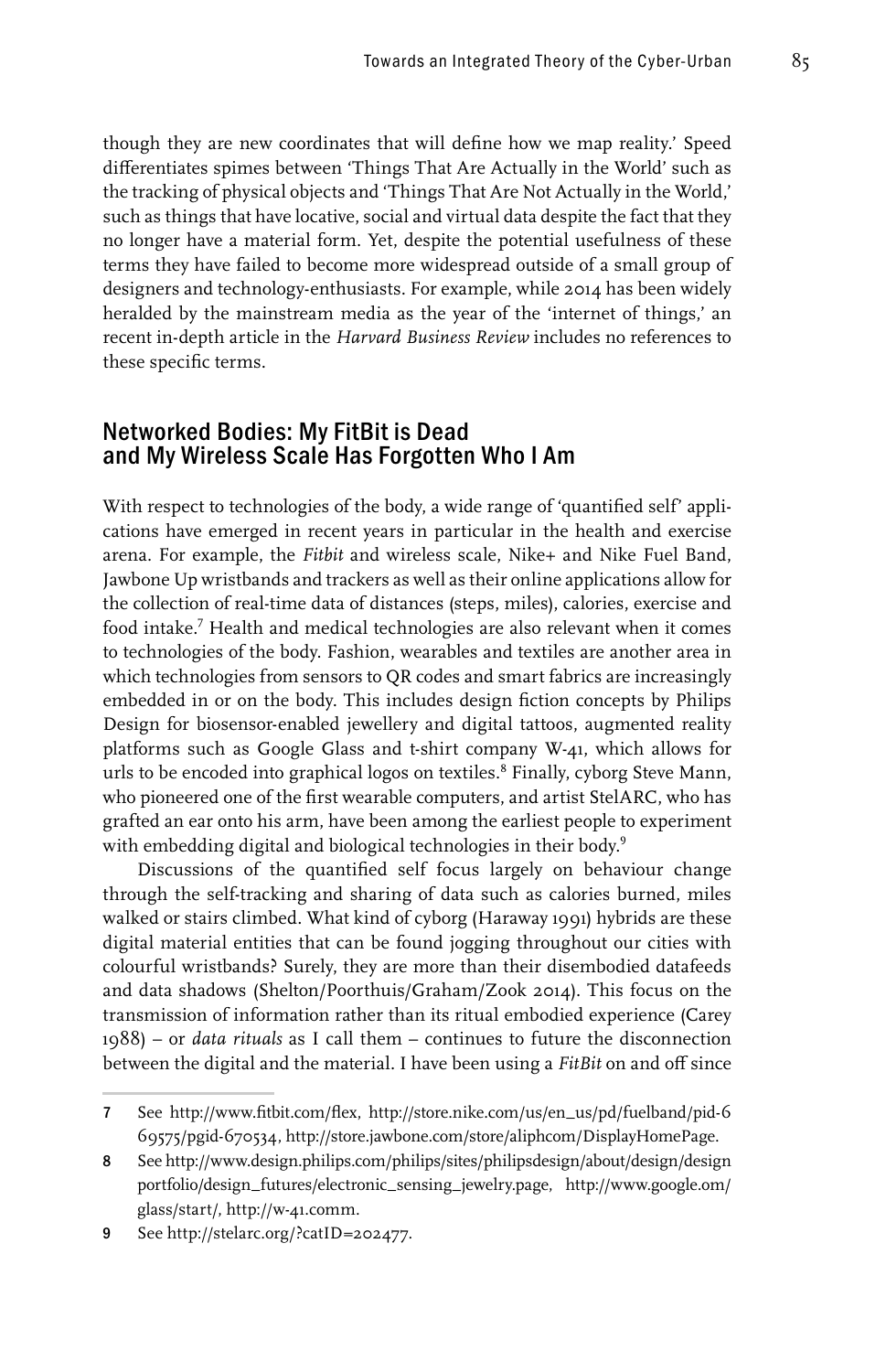March 2011. Like many users of so-called quantified self technologies, the data begins to lose meaning after one learns their everyday patterns. 5000 steps to work and back. 300 calories burned on an hour-long walk or a Zumba class. While my enthusiasm at the start was high, the mere transmission of data was uninspiring. The more ritual, embodied experiences include the ways in which wearing such a device reinforces one's identity or allows them to participate in a community. Today, my blue *FitBit* Flex lies 'dead' next to random keys, loose change, business cards, safety pins and buttons in a tray next to the TV. It stopped working and I have not been compelled to replace it. Over the summer, my wireless scale – which had greeted me by name for almost two years – has forgotten who I am, only referring to me as 'guest.' These examples give additional meaning to the notion of digital materiality as it plays out in everyday life.

The language of the cyborgs as a hybrid of human and machine has perhaps gained the most scholarly and mainstream attention in recent decades. On the other hand, Bruce Sterling's biot has not yet become widespread or well-understand as a concept. As people continue to create intimate, meaningful relationships with quantified self technologies and medical devices such as prostheses and sensors that are more continuously integrated with their bodies, these concepts might become further nuanced to account for a range of combinations of bodies and technologies.

#### Design Implications

In May 2011, new media artist James Bridle announced a Tumblr blog about an ongoing research project called the 'The New Aesthetic.' The blog attracted considerable attention among digital and scholarly elites from Bruce Sterling to Ian Bogost. According to Bridle, the blog features 'material which points towards new ways of seeing the world, an echo of the society, technology, politics and people that co-produce them. The New Aesthetic is not a movement, it is not a thing which can be *done*. It is a series of artefacts of the heterogeneous network, which recognises differences, the gaps in our overlapping but distant realities.' One of Bridle's projects, which defines the genre of The New Aesthetic, is titled 'The Iraq War: A Historiography of Wikipedia Changelogs.' The project is a 12-volume printed encyclopedia of all of the changes that were made to the Wikipedia article about the Iraq War. In late November 2013, the blog featured an image of a jigsaw puzzle of an anal sack of a double spined urchin from Science Photo Library (Bridle 2011).

A text that emerged from a writing-sprint in 2012, which intended to make sense of 'The New Aesthetic' referred to Bridle's examples as "something designed for network culture to take up: for him, the products are 'unknown,'" (Berry et al. 2012: 17). According to media theorist Ian Bogost, a leading advocate for a philosophical movement known as object-oriented ontology, The New Aesthetic does not go far enough in its ambition because it is primarily concerned with computation and digital things. Bogost argues that non-digital things such as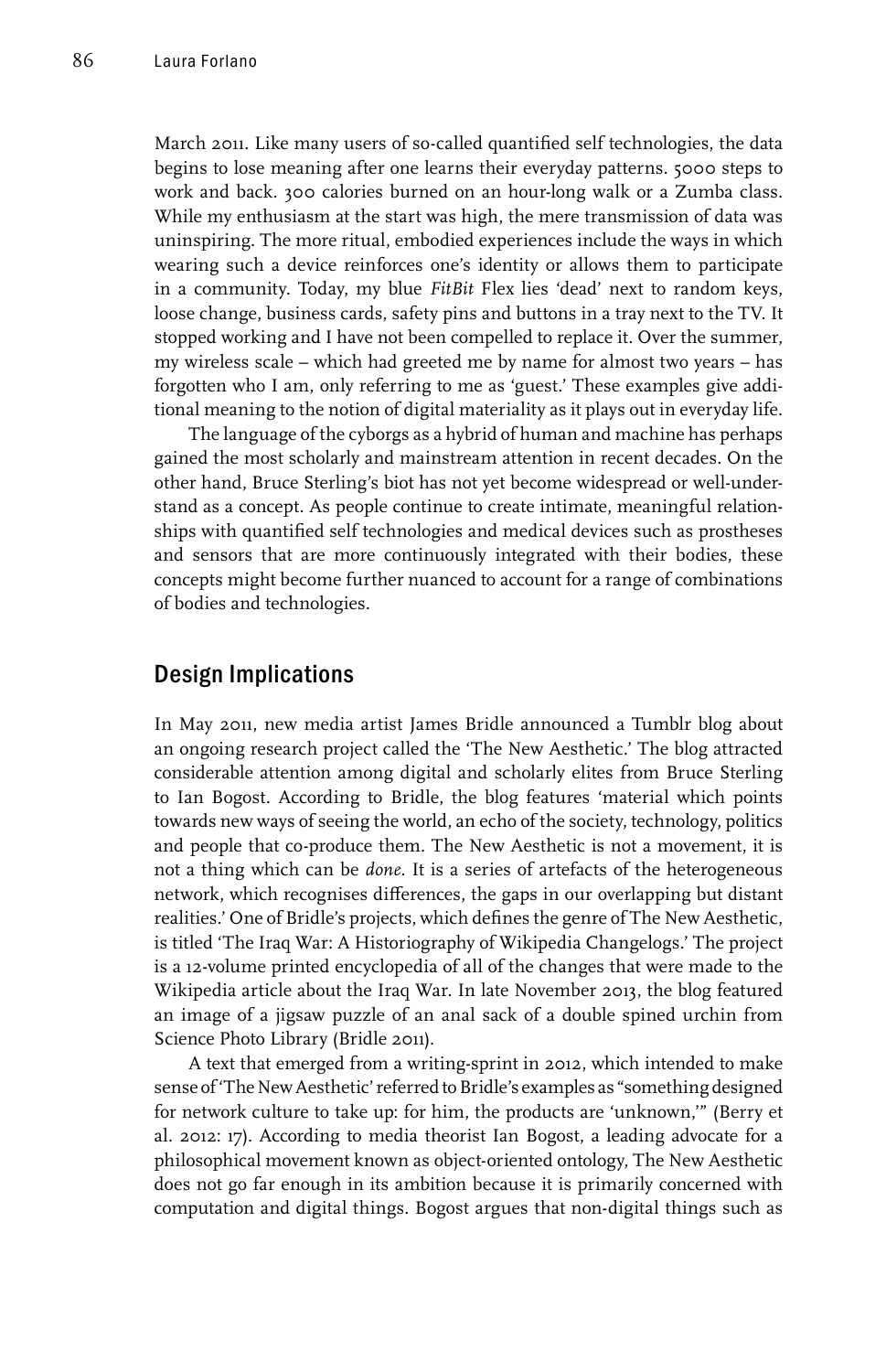*McDonald's* perennial *McRib* sandwich are just as relevant as indications of the times in which we live.

These examples help to complicate the models and frameworks that are often used in human-centred design, which defines problems and needs at the intersection of people (desirable), technology (feasible) and business (viable) and seeks to create solutions to meet those needs. This is because none of these factors can be understood discretely as an input into a design process. Rather, in a world consisting of the cyber-urban, city-objects, object-bodies and city-bodies (or various interlinked meshes and mash ups that defy classification), it is necessary to create new design practices that transcend and transgress existing design frameworks.

Rather than continuing to use discrete categories (such as digital and material), computational metaphors (such as stack and layers) and, even, the overly used concept of generic hybrids, we must seek out language that truly allows us to comprehend the ways in which digital materiality is not merely a return to materialism but, in fact, a temporal and spatial reconfiguration that introduces a new set of digital-material actors at a variety of scales including the city, the object and the body (and their inter-minglings). These reconfigurations suggest terminology that acknowledges the ways in which the digital-material is liminal, in-between, lurking (seemingly invisibly) in the data shadows (Shelton et al. 2014) like digital ghosts and zombies that inhabit our cities.

Digital materiality is not a smooth hybrid that seamlessly integrates the digital world with the physical world. Rather it is characterized by seams (Chalmers/MacColl/Bell 2003), glitches (Nakamura 2013), conflicts and contradictions (DiSalvo 2012a; Hillgren/Seravalli/Emilson 2011), frictions (Kang/Cuff 2005) and disjunctures, which characterize the contextualized, embodied, lived experience of big data, smart cities, the 'internet of things' and the quantified self. In order to design for digital and networked media at these scales, it is necessary to exploit these tensions in what I call *design friction*.

By grappling with these challenges at a variety of scales, through prototypes, examples and experiments, it is possible to create a new lexicon for digital materiality that will allow us to transcend discrete categories. In thinking through the digital material, it is possible to imagine the ways in which we might come to new understandings that transcend other dichotomies as well. As such, it is possible to create a more pluralistic and diverse society (Escobar 2012).

### Conclusion

Despite ongoing rhetoric around the integration of digital and physical realities in the mainstream media as well as in scholarly discourse, we seem to be stuck in a world of hybrids. Hybrids themselves have become a new kind of universal, which make it difficult to grasp the shaping and reshaping of digital and material phenomenon that we encounter constantly in everyday life in cities. Based on theories from science and technology studies, organizational science and examples from new media art and design, this paper argues for an integrated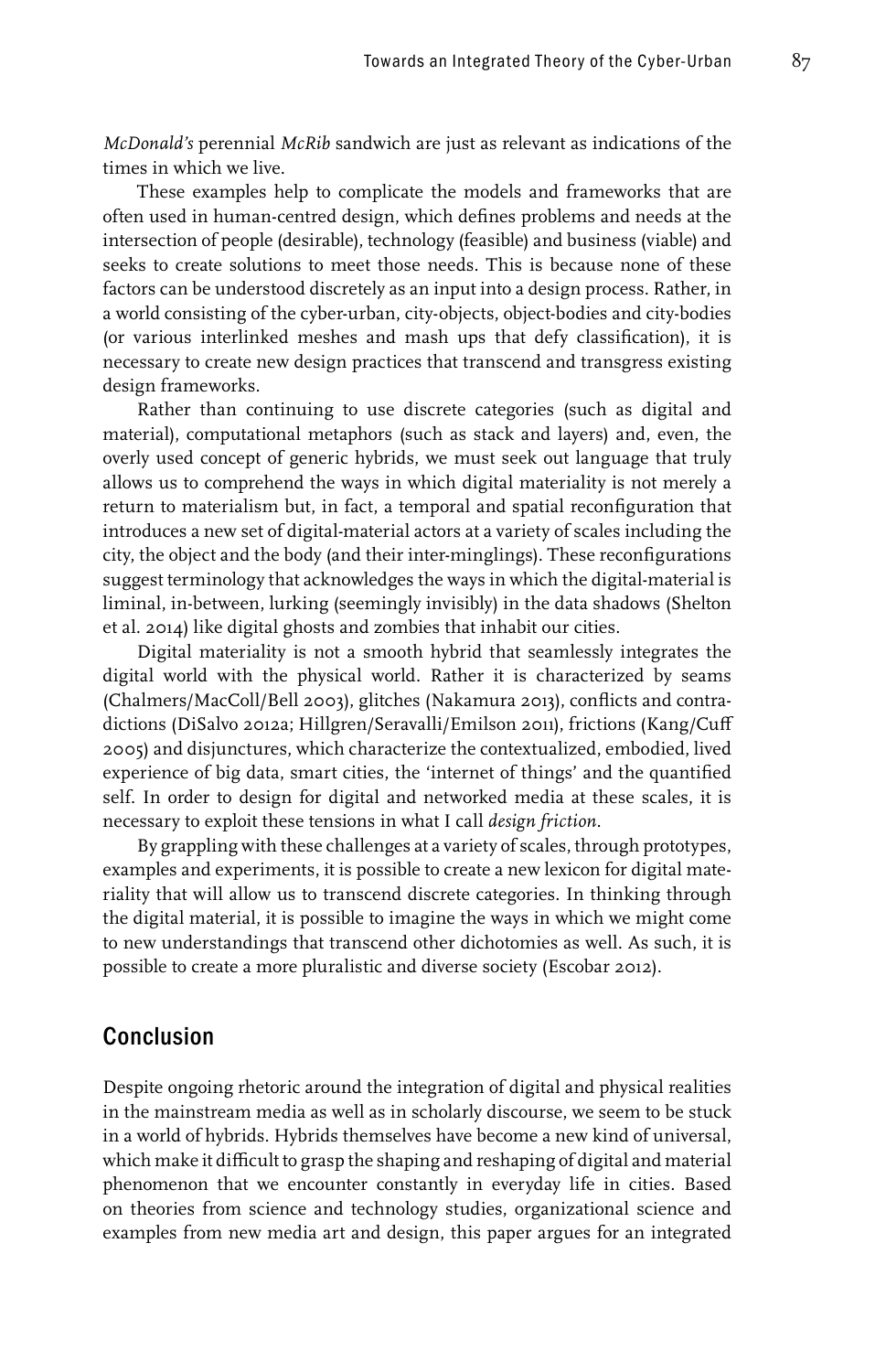theory of the cyber-urban that transcends current hybrid notions of digital materiality. In order to go beyond current discourses of hybrids, it is necessary to think across multiple scales and from multiple perspectives. This paper offers examples from Networked Cities, Networked Objects and Networked Bodies in order to illustrate the ways in which digital materiality is configured and enacted dynamically at a range of scales. In conclusion, this integrated theory of the cyber-urban is still 'in the making' in that with a greater proliferation of examples that complicate our understandings of discrete categories and existing hybrids, we will be able to more specifically name entities at the nexus of the city-object, the object-body, the city-body.

## Acknowledgements

I am grateful to the Asia Research Institute at National University of Singapore for supporting the writing and presentation of an earlier draft of this paper, which was presented at a workshop on 'Conceptualizing Cyber-Urban Connections in Asia and the Middle East' in January 2014 in Singapore.

## References

- Arnall, Timo (2012): "Exploring 'Immaterials': Mediating Design's Invisible Materials." In: International Journal of Design 8(2), pp. 101-117.
- Barad, Karen (2003): "Posthumanist performativity: Toward an understanding of how matter comes to matter." In: Signs 28.3, pp. 801-831.
- Bean, Jonathan/Rosner, Daniela (2013): Taking the New Neologisms Offline. In: Interactions, 20(1), pp. 78-80.
- Bell, Genevieve/Dourish, Paul (2007): "Yesterday's tomorrows: notes on ubiquitous computing's dominant vision." In: Personal and Ubiquitous Computing 11(2), pp. 133-143.
- Bennett, Jane (2009): Vibrant matter: A political ecology of things, Durham, NC: Duke University Press.
- Berry, David M. et al. (2012): New Aesthetic, New Anxieties. (http://v2.nl/publi shing/new-aesthetic-new-anxieties).
- Blanchette, Jean-François (2011): "A material history of bits." In: Journal of the American Society for Information Science and Technology 62(6), pp. 1042- 1057.
- Bleecker, Julian (2009): Design Fiction: A short essay on design, science, fact and fiction (www.nearfuturelaboratory.com/2009/03/17/design-fiction-ashort-essay-on-design-science-fact- and-fiction).
- Bogost, Ian (2012): Alien phenomenology, or what it's like to be a thing, Minneapolis: University of Minnesota Press.
- Bratton, Benjamin (2011): On the Nomos of the Cloud: The Stack, Deep Address, Integral Geography (http://bratton.info/projects/talks/on-the-nomos-of-thecloud-the-stack-deep-address-integral-geography).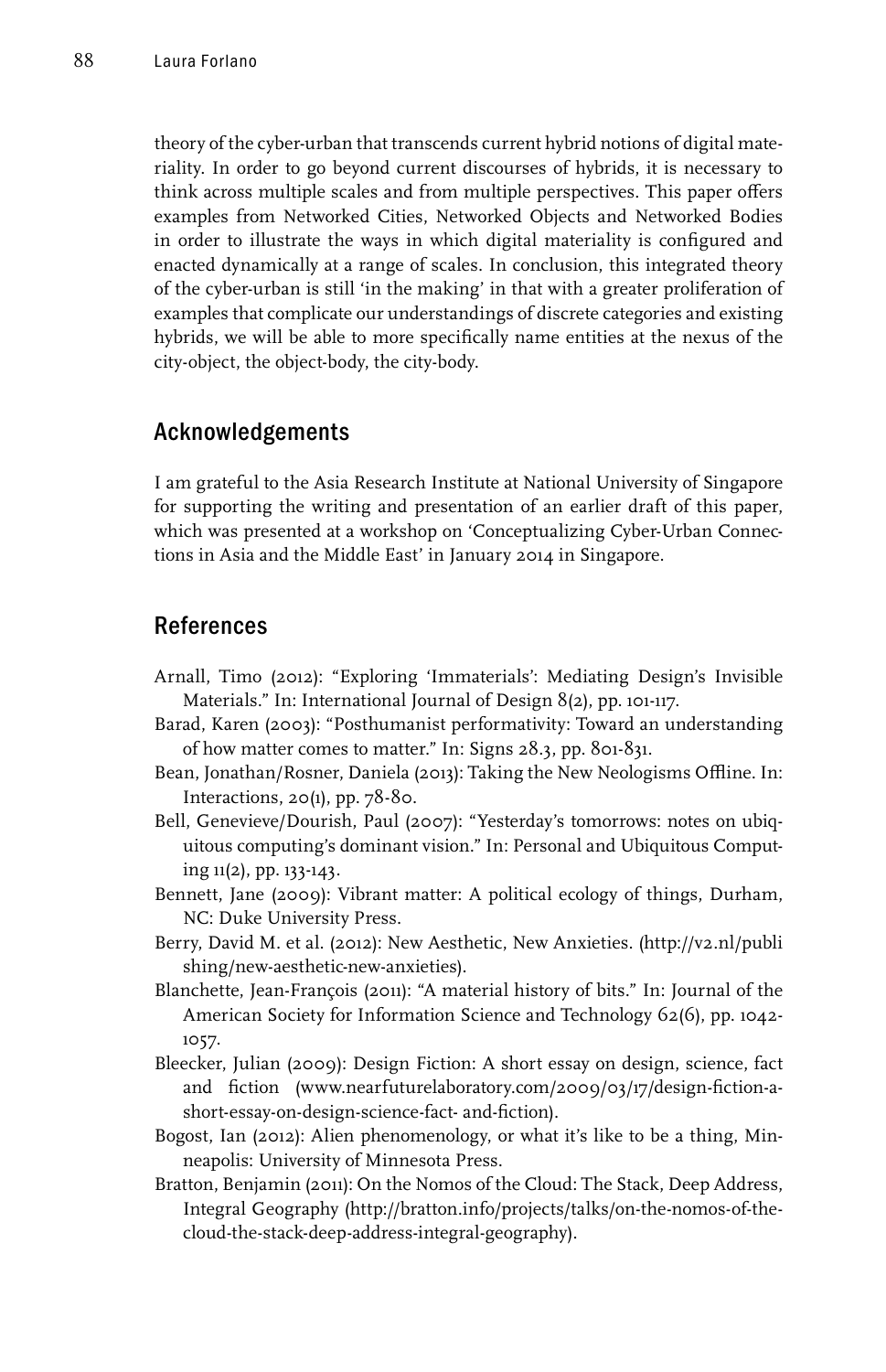Bridle, James (2011): 'About'. Tumblr (http://new-aesthetic.tumblr.com/about).

- Carey, James W. (1988): Communication As Culture: Essays on Media and Society, New York: Unwin Hyman.
- Carlile, Paul R./Langley, Ann (2013): How Matter Matters: Objects, Artifacts, and Materiality in Organization Studies, Oxford, UK: Oxford University Press.
- Chalmers, M./MacColl, I./Bell, M. (2003): "Seamful design: showing the seams in wearable computing", Paper presented at the Eurowearable.
- Couldry, Nick/McCarthy, Anna (2004): Mediaspace: Place, Scale and Culture in a Media Age, London: Routledge.
- Crabtree, Andy/Rodden, Tom (2008): "Hybrid ecologies: understanding cooperative interaction in emerging physical-digital environments." In: Personal and Ubiquitous Computing, 12(7), pp. 481-493.
- Craig, David J. (2013): "Heady Collisions." In: Columbia Magazine (http://maga zine.columbia.edu/features/summer-2013/heady-collisions).
- DiSalvo, Carl (2012a): Adversarial design, Cambridge, MA: MIT Press.
- DiSalvo, Carl (2012b): "Spectacles and Tropes: Speculative Design and Contemporary Food Cultures." In: The Fibreculture Journal 20, pp. 23-32.
- Dourish, Paul/Mazmanian, Melissa (2011): "Media as Material: Information Representations as Material Foundations for Organizational Practice", Paper presented at the Third International Symposium on Process Organizational Studies, Corfu, Greece.
- Dunne, Anthony (2001): Hertzian Tales: Electronic Products, Aesthetic Experience, and Critical Design, Cambridge, MA: MIT Press.
- Escobar, Arturo (2012): Notes on the Ontology of Design, Chapel Hill, NC: University of North Carolina Press.
- Forlano, Laura (2009): "WiFi Geographies: When Code Meets Place." In: The Information Society 25, pp. 1-9.
- Forlano, Laura (2013): "Making Waves: Urban Technology and the Coproduction of Place." In: First Monday 18(11) (http://firstmonday.org/ojs/index.php/fm/ article/view/4968/3797).
- Fors, Anna Croon/Wiberg, Mikael (2010): "Digital materiality as imprints and landmarks: The case of northern lights." In: International Review of Information Ethics 12(03) (http://www.i-r-i-e.net/inhalt/012/012-full.pdf).
- Foth, Marcus (2008): Handbook of Research on Urban Informatics: The Practice and Promise of the Real-Time City, Hershey, PA: IGI Global.
- Foth, Marcus/Forlano, Laura/Gibbs, Martin/Satchell, Christine (2011): From Social Butterfly to Engaged Citizen: Urban Informatics, Social Media, Ubiquitous Computing, and Mobile Technology to Support Citizen Engagement, Cambridge, MA: MIT Press.
- Gibson, James J. (1977): "The theory of affordances." In: Robert Shaw and John Bransford (eds.), Perceiving, Acting and Knowing, New York: Wiley, pp. 67-82.
- Gibson-Graham, Julie Katherine (2006): A postcapitalist politics, Minneapolis: University of Minnesota Press.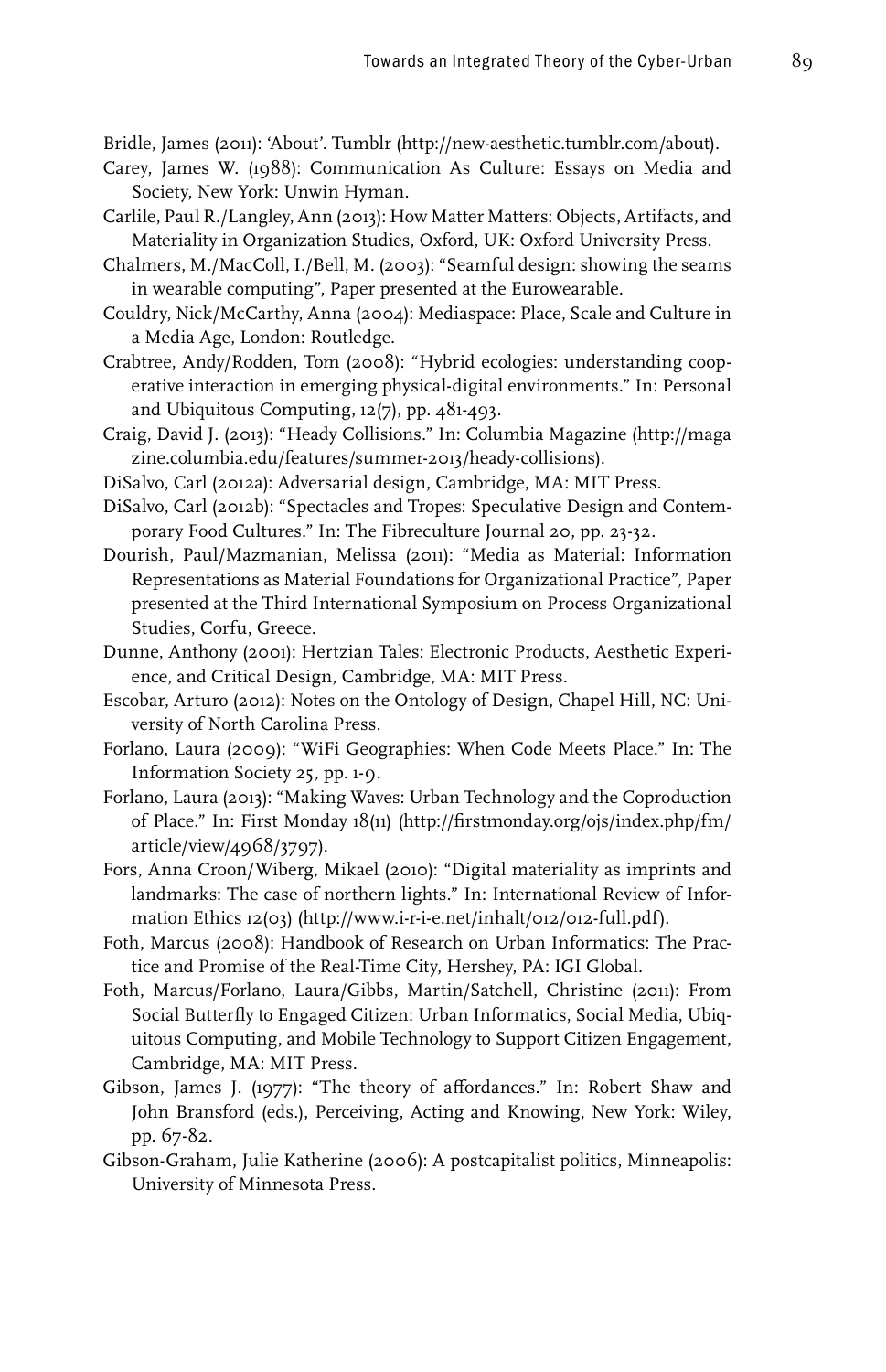- Gillespie, Tarleton/Boczkowski, Pablo J./Foot, Kirsten A. (2014): Media technologies: Essays on communication, materiality, and society, Cambridge, MA: MIT Press.
- Gordon, Eric/Silva, Adriana de Souza (2011): Net locality: why location matters in a networked world, Malden, MA: Wiley-Blackwell.
- Gross, Shad/Bardzell, Jeffrey/Bardzell, Shaowen (2014): "Structures, forms, and stuff: the materiality and medium of interaction." In: Personal and Ubiquitous Computing 18.3, pp. 637-649.
- Haraway, Donna (1991): "A cyborg manifesto: science, technology, and socialistfeminism in the late twentieth century." In: idem., Simians, cyborgs and women: The reinvention of nature, London: Routledge, pp. 149-181.
- Haraway, Donna (2003): The companion species manifesto: Dogs, people, and significant otherness, Chicago: Prickly Paradigm Press.
- Haraway, Donna (2008): When species meet, Minneapolis: University of Minnesota Press.
- Haraway, Donna (2011): "SF: Science Fiction, Speculative Fabulation, String Figures, So Far", Acceptance speech for Pilgrim Award, July, 7.
- Hillgren, Per-Anders/Seravalli, Anna/Emilson, Anders (2011): "Prototyping and infrastructuring in design for social innovation." In: CoDesign, 7(3/4), pp. 169-183.
- Humphreys, Lee. (2008): "Mobile Social Networks and Social Practice: A Case Study of Dodgeball." In: Journal of Computer-Mediated Communication 13(1), pp. 341-360.
- Ito, Mizuko (2003): "Mobile Phones, Japanese Youth, and the Re-Placement of Social Contact. Front Stage – Back Stage: Mobile Communication and the Renegotiation of the Social Sphere" (http://www.itofisher.com/PEOPLE/mito/ mobileyouth.pdf).
- Juster, Norton (1961): The Phantom Tollbooth, New York: Random House.
- Kitchin, Rob/Dodge, Martin (2011): Code/space: software and everyday life, Cambridge, Mass.: MIT Press.
- Kuniavsky, Mike (2010): Smart things: ubiquitous computing user experience design, Boston, MA: Morgan Kaufmann Publisher.
- Latour, Bruno (1992): "Where are the Missing Masses? A Sociology of Few Mundane Objects." In: Wiebe E. Bijker/John Law (eds.), Shaping Technology/Building Society. Studies in Sociotechnical Change, Cambridge, MA: MIT Press, pp. 151-180.
- Latour, Bruno (1996): "On actor-network theory: a few clarifications." In: Soziale Welt 47, pp. 369-381.
- Leonardi, Paul M. (2010): "Digital Materiality? How artifacts without matter, matter." In: First Monday 15(6) (http://firstmonday.org/article/view/3036/ 2567).
- Mackenzie, Adrian (2010): Wirelessness: Radical Empiricism in Network Cultures, Cambridge, MA: MIT Press.
- Munster, Anna (2006): Materializing New Media: Embodiment in information aesthetics, Hanover, NH: Dartmouth College Press.